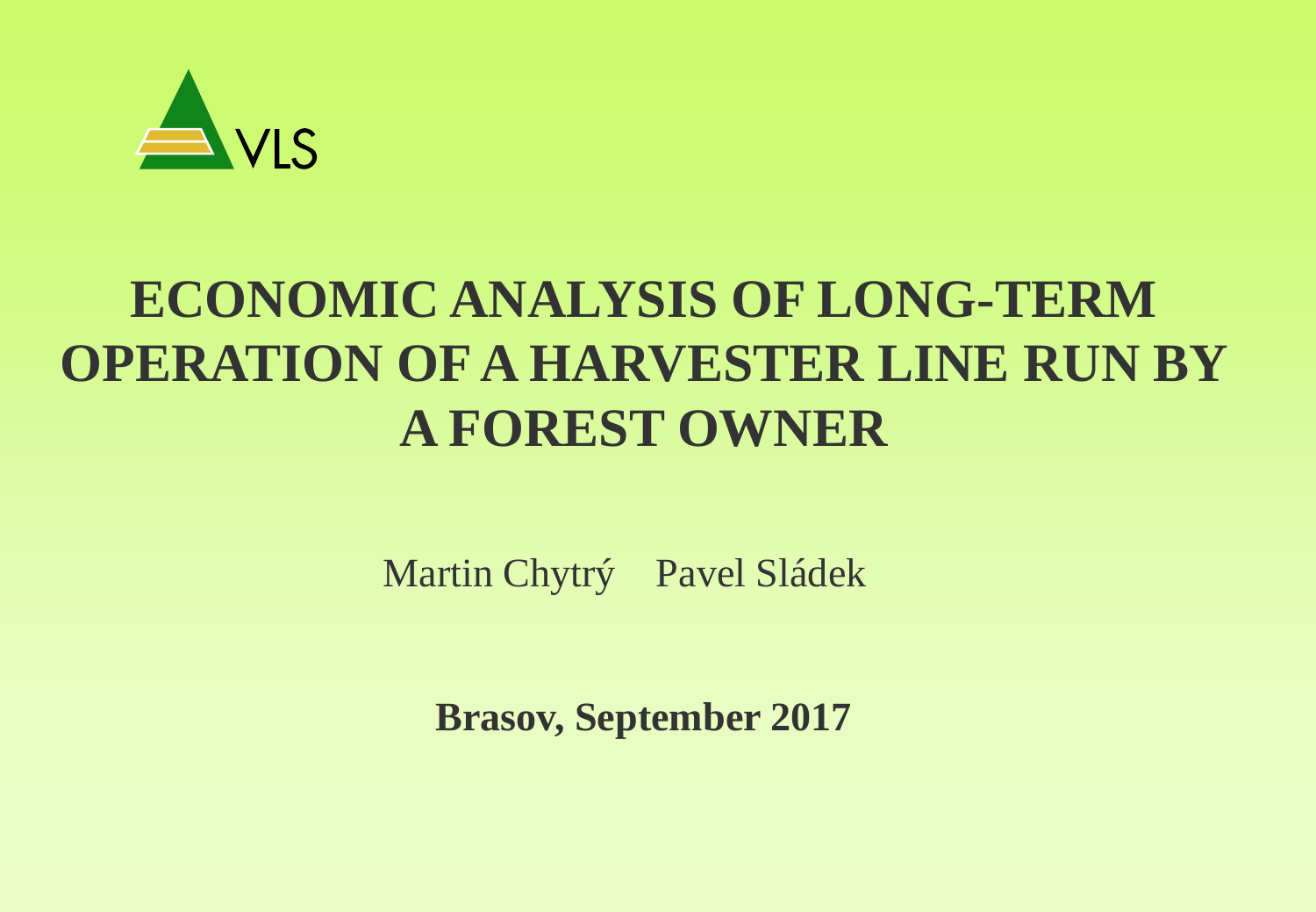

The forest enterprise, of which we are employees, manages 28,000 ha of forests.

The forests are situated in the Central Bohemian Region, Czech Republic, in altitudes ranging from 370 to 865 m above sea level.

All the managed terrains are suitable for the deployment of harvesters.

The ratio of harvester logging fluctuates around 66 % in the long term.

The principal species in the region is the Norway spruce.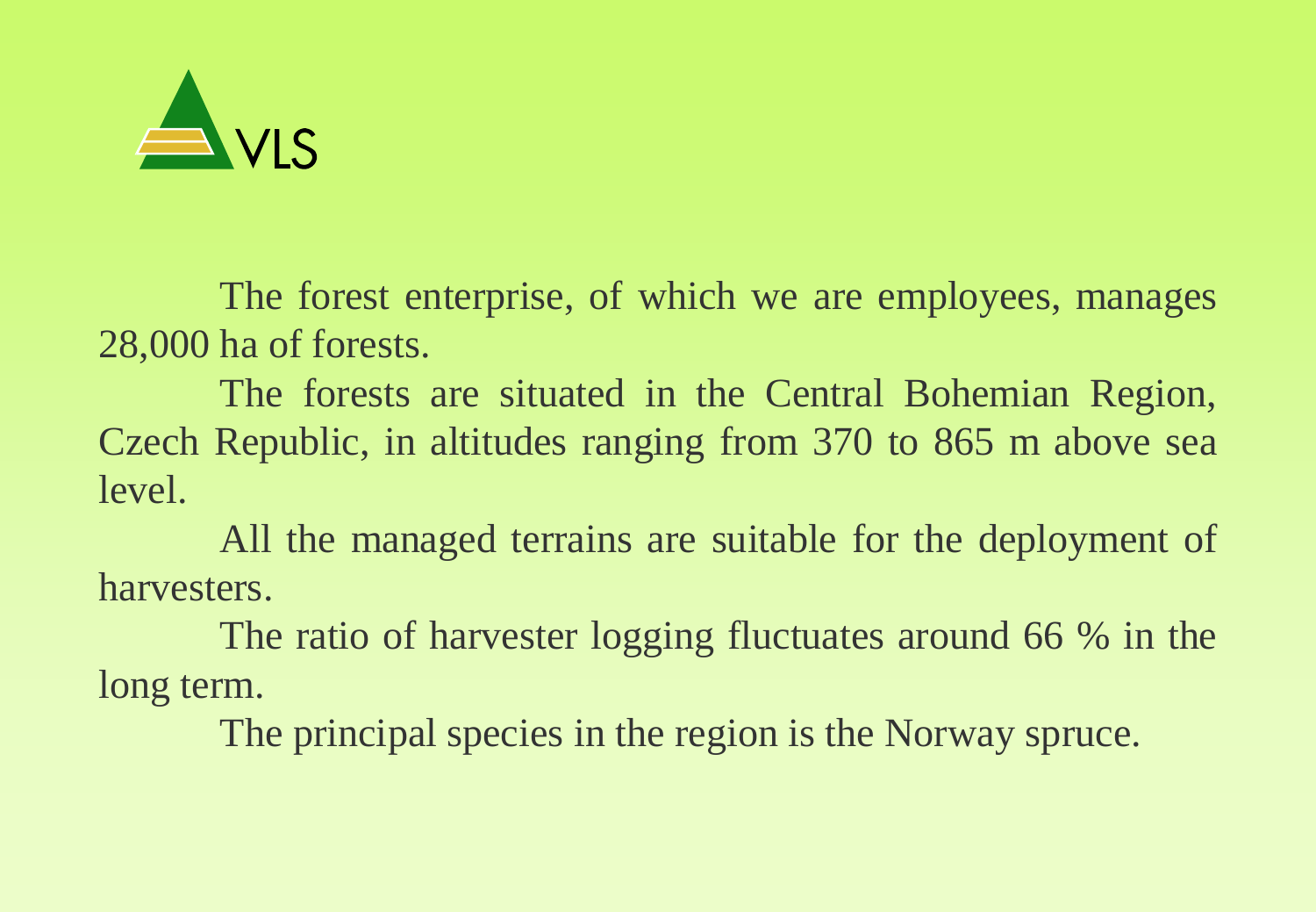

- **UPE:** John Deere 770D harvester was purchased in October 2007 following a call for tender.
- This paper analyses the operating and economic results of this harvester and related technology in the period from November 2007 to December 2016 (110 months).

| <b>Vehicle</b>               | <b>Make</b>      | <b>Purchased</b> | <b>Purchase price</b> | <b>Sold</b>  | <b>Selling price</b> |
|------------------------------|------------------|------------------|-----------------------|--------------|----------------------|
|                              |                  | (month/year)     | (CZK)                 | (month/year) | (CZK)                |
| <b>Harvester</b>             | John Deere 770   | 10/2007          | 7 0 8 1 7 9           | $\mathbf{X}$ | X                    |
| <b>Forwarder</b>             | Novotny LVS 5    | 3/2008           | 2 098 000             | 6/2016       | 400 802              |
| <b>Forwarder</b>             | Entracon EF60    | 5/2016           | 3 2 5 4 8 4 0         | X            | X                    |
| <b>Technological vehicle</b> | Nissan 2,5 TDI   | 11/2004          | 652 222               | 3/2015       | 65 222               |
| <b>Technological vehicle</b> | Mitsubishi L200  | 3/2013           | 639 212               | X            | X                    |
| <b>Service vehicle</b>       | Suzuki Jimny 1,3 | 12/2010          | 332 247               | X            | X                    |
| <b>Total</b>                 | X                | X                | 11 314 478            | X            | X                    |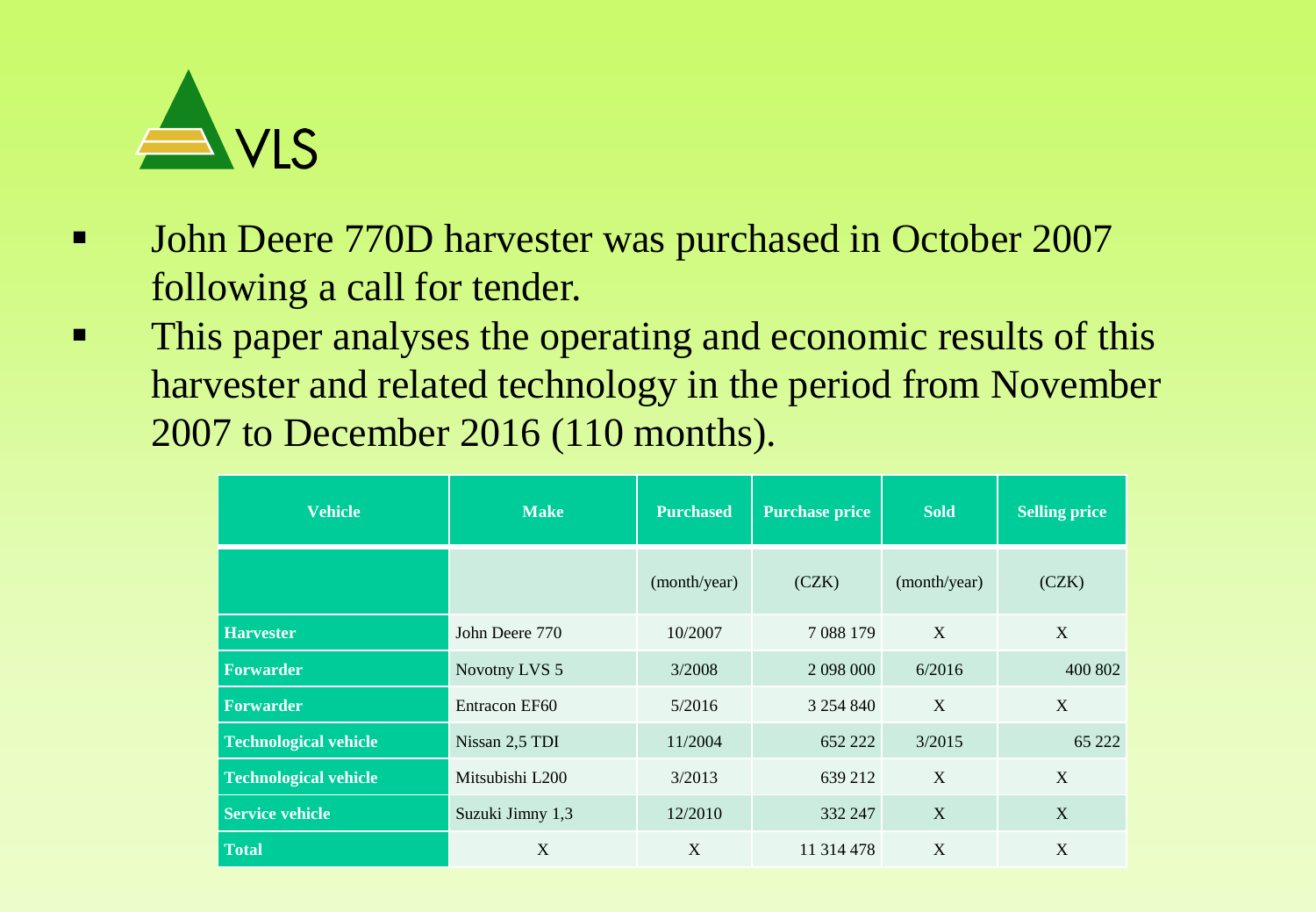

#### **HL work organization**

- The HL is utilized purely for the purposes of the forest enterprise.
- **The HL employs five members of staff.**
- **Harvester and forwarder operators work on shifts, they take turns** after five calendar days, the duration of one shift being 11 hours.
- Both vehicles are in operation seven days a week.
- The HL provides forests districts with comprehensive services which include standing timber purchase, logging and forwarding of the timber, timber sale and post-harvesting treatment of the site.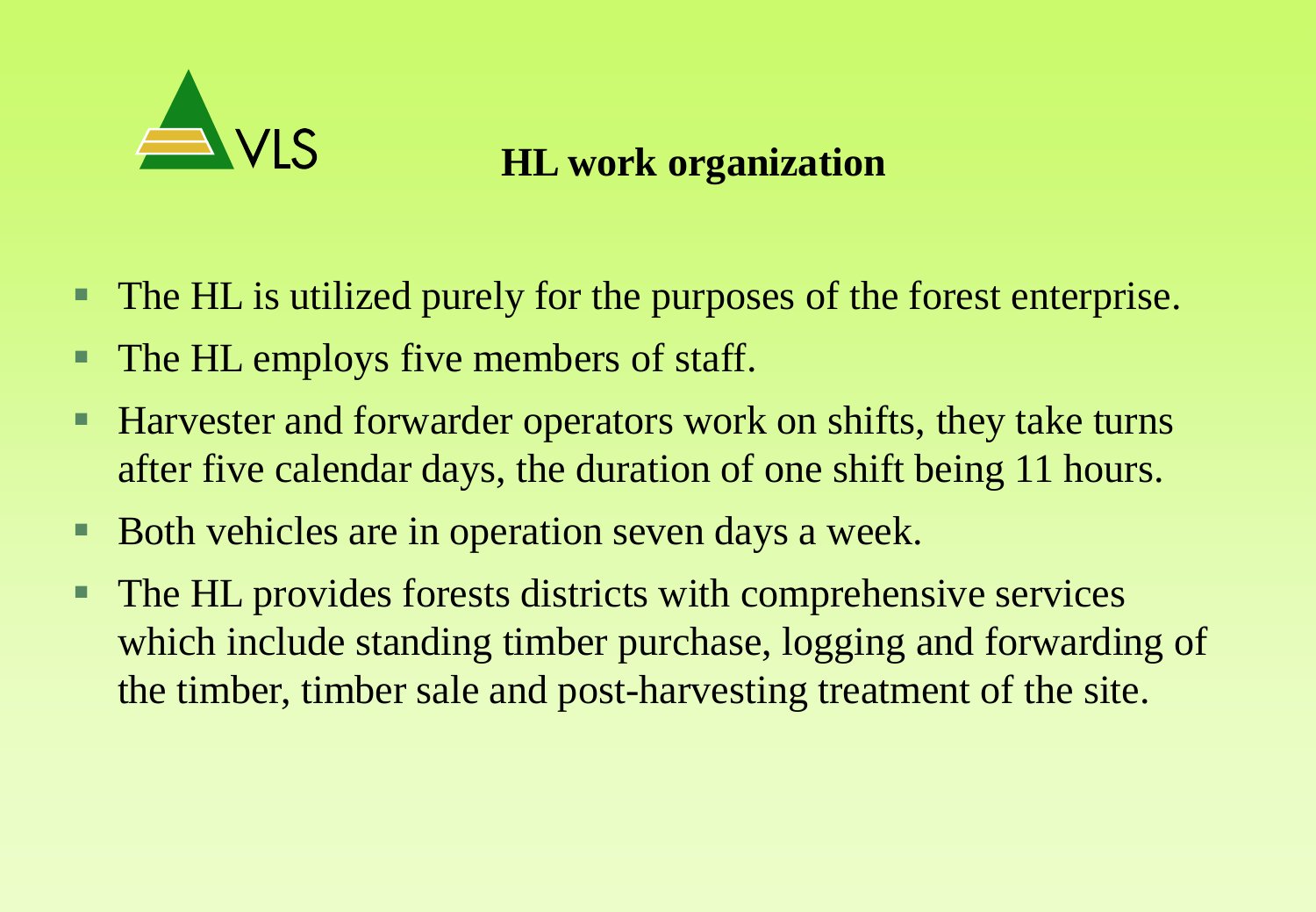

#### **Timber sale**

The in-house timber purchase price in  $CZK/m^3$  is adjusted regularly for every quarter to reflect the expected selling prices classified according to volume.

|                    |                |         |                   |                    |                   | Harvested tree volume $(m^3/\text{stem})$ |                   |                   |          |
|--------------------|----------------|---------|-------------------|--------------------|-------------------|-------------------------------------------|-------------------|-------------------|----------|
| <b>Species</b>     | <b>Quality</b> | $-0,07$ | $0,071-$<br>0,090 | $0,091 -$<br>0,140 | $0,141-$<br>0,190 | $0,191-$<br>0,240                         | $0,241-$<br>0,290 | $0,291-$<br>0,490 | $0,491+$ |
| Spruce, fir        | $\overline{A}$ | 711     | 845               | 971                | 1 0 9 0           | 1 3 4 5                                   | 1 4 4 2           | 1539              | 1656     |
|                    | $\, {\bf B}$   | 685     | 805               | 825                | 970               | 1 1 1 5                                   | 1 2 3 3           | 1 370             | 1 4 4 0  |
| Pine               | $\mathbf{A}$   | 735     | 748               | 818                | 839               | 1 0 4 3                                   | 1 1 1 3           | 1 1 9 6           | 1 3 0 8  |
|                    | $\, {\bf B}$   | 721     | 735               | 762                | 796               | 913                                       | 1 0 0 9           | 1 0 9 6           | 1 1 5 0  |
| Larch              | $\mathbf{A}$   | 810     | 825               | 948                | 1 0 25            | 1 1 4 4                                   | 1 2 4 0           | 1 6 3 4           | 1762     |
|                    | $\, {\bf B}$   | 810     | 825               | 879                | 912               | 999                                       | 1 0 7 7           | 1 2 8 3           | 1425     |
| <b>Broadleaves</b> | Hard           | 1 0 0 0 | 1 0 0 0           | 1 0 0 0            | 1 0 0 0           | 1 0 0 0                                   | 1 0 1 0           | 1 0 20            | 1 0 3 0  |
|                    | Soft           | 650     | 650               | 650                | 650               | 650                                       | 650               | 650               | 650      |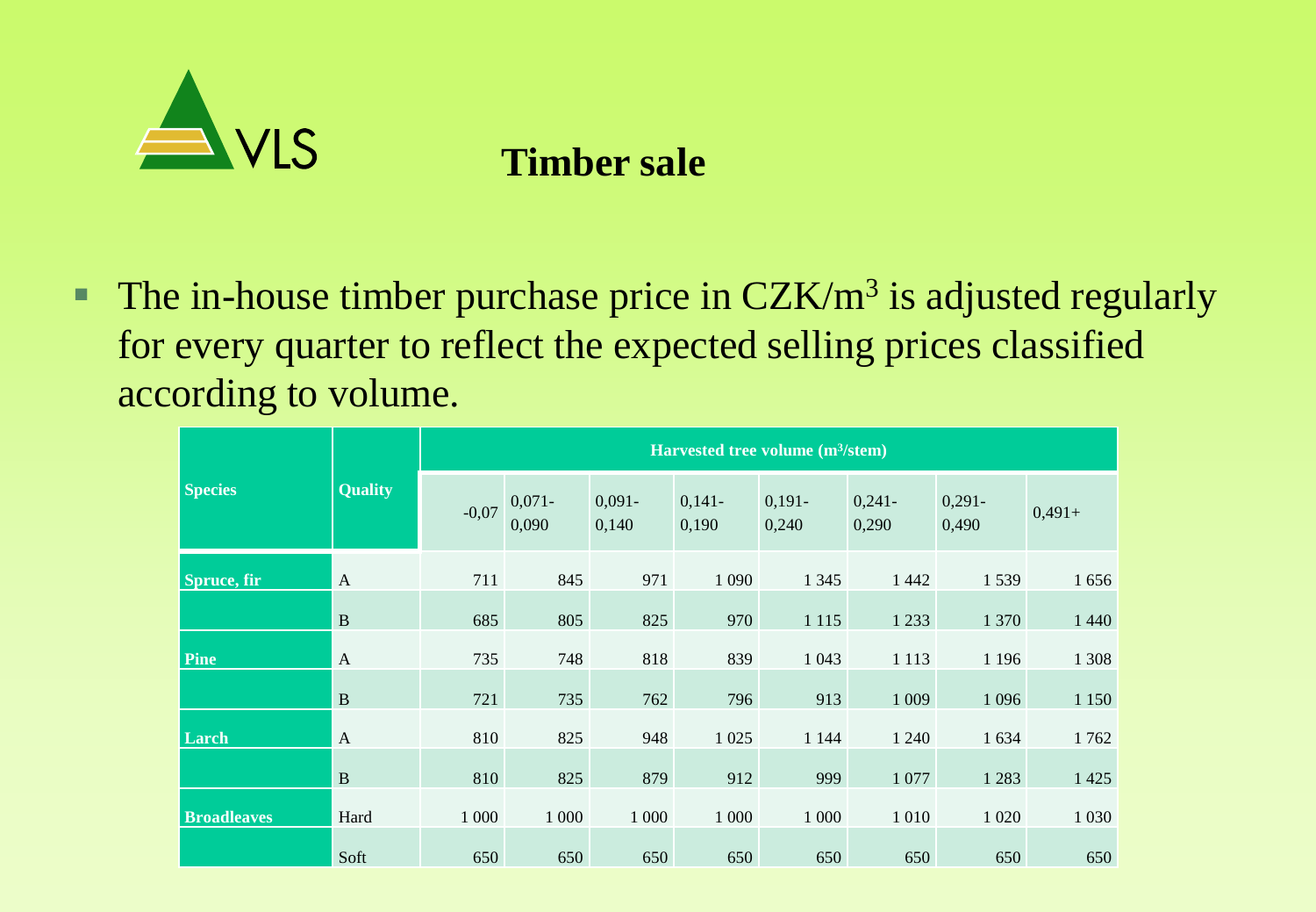

#### **Timber production costs at RS**

- The purchase price of timber at RS in  $CZK/m^3$ , which the HL pays to the given FD, is reduced to include timber production costs at RS.
- **Factors determining production costs:** 
	- mean stem volume of harvested trees and
	- average forwarding distance.

|          | Harvested stem    |        | Forwarding distance (m) |         |         |         |
|----------|-------------------|--------|-------------------------|---------|---------|---------|
| Activity | volume            | do 300 | $301 -$                 | $601 -$ | $901 -$ | $1201+$ |
|          | (m <sup>3</sup> ) |        | 600                     | 900     | 1 200   |         |
| Thinning | $0,051-0,070$     | 610    | 630                     | 650     | 675     | 700     |
|          | $0,071-0,090$     | 510    | 530                     | 550     | 580     | 610     |
|          | $0,091-0,140$     | 430    | 450                     | 465     | 495     | 520     |
|          | $0,141-0,190$     | 380    | 410                     | 430     | 450     | 475     |
|          | 0,191-0,240       | 370    | 390                     | 410     | 430     | 450     |
|          | $0,241-0,290$     | 350    | 360                     | 370     | 400     | 430     |
|          | $0,291-0,340$     | 340    | 350                     | 370     | 390     | 420     |
|          | 0,341-0,390       | 330    | 340                     | 360     | 380     | 410     |
|          | $0,391-0,440$     | 330    | 340                     | 360     | 380     | 410     |
|          | 0,441-0,490       | 315    | 320                     | 340     | 360     | 490     |
|          | $0,491+$          | 285    | 295                     | 305     | 310     | 320     |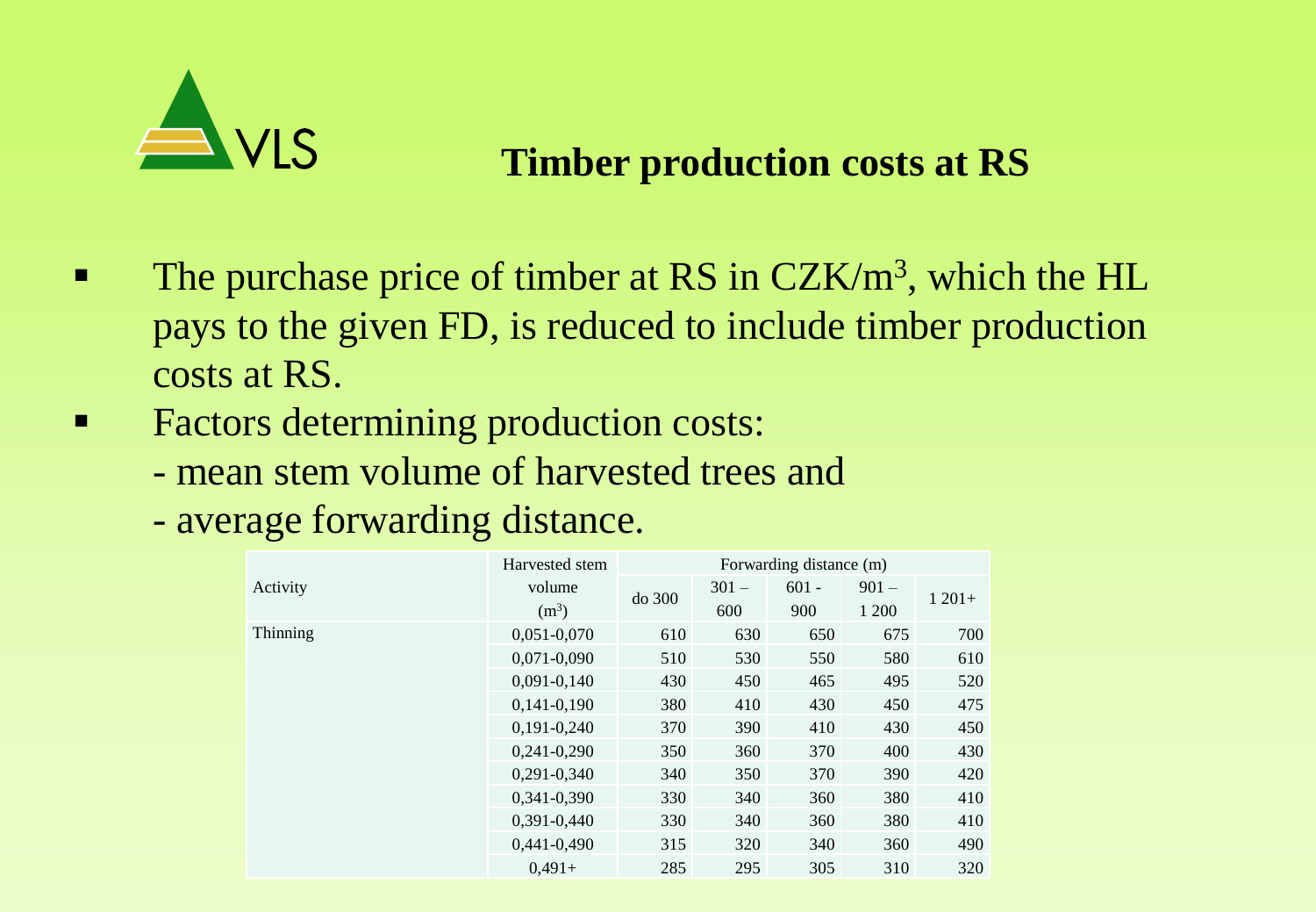

The timber purchase price (timber price at  $RS - value$  of the work performed) is prepared for each workplace in the form of an overview table.

| <b>Stand</b> | <b>Species</b>         | Volume<br>of timber<br>harvested | <b>Stem volume</b> | <b>Selling price</b> | <b>Production</b><br>costs | <b>Balance</b> | To be<br>invoiced | <b>Forwarding</b><br>distance | <b>Quality</b> |
|--------------|------------------------|----------------------------------|--------------------|----------------------|----------------------------|----------------|-------------------|-------------------------------|----------------|
|              |                        | (m <sup>3</sup> )                | (m <sup>3</sup> )  | $(CZK/m^3)$          | $(CZK/m^3)$                | $(CZK/m^3)$    | (CZK)             | (m)                           |                |
| 32 A 010     | Spruce                 | 11,40                            | 0,096              | 913                  | $-520$                     | 393            | 4 4 8 0           | up to $300$                   | $\, {\bf B}$   |
|              | Larch                  | 2,37                             | 0,101              | 960                  | $-520$                     | 440            | 1 0 4 3           |                               | $\bf{B}$       |
|              | Broad.                 |                                  |                    |                      |                            |                |                   |                               |                |
|              | $\sqrt{\mathrm{soft}}$ | 0,64                             | 0,215              | 815                  | $-350$                     | 465            | 298               |                               |                |
| 24 A 070     | Spruce                 | 3,76                             | 0,096              | 954                  | $-520$                     | 434            | 1 6 3 2           | up to $300$                   | $\mathbf{A}$   |
|              | Larch                  | 41,81                            | 0,061              | 968                  | $-520$                     | 448            | 18731             |                               | $\mathbf{A}$   |
| 106 B 020    | Spruce                 | 94,01                            | 0,225              | 1 0 5 4              | $-390$                     | 664            | 62 4 23           | up to $300$                   | $\, {\bf B}$   |
|              | Larch                  | 6,44                             | 0,259              | 1 0 4 0              | $-390$                     | 650            | 4 1 8 6           |                               | B              |
|              | Pine                   | 3,00                             | 0,347              | 967                  | $-390$                     | 577            | 1731              |                               | $\, {\bf B}$   |
| <b>Total</b> |                        | 163,4                            |                    |                      |                            |                | 94 5 24           |                               |                |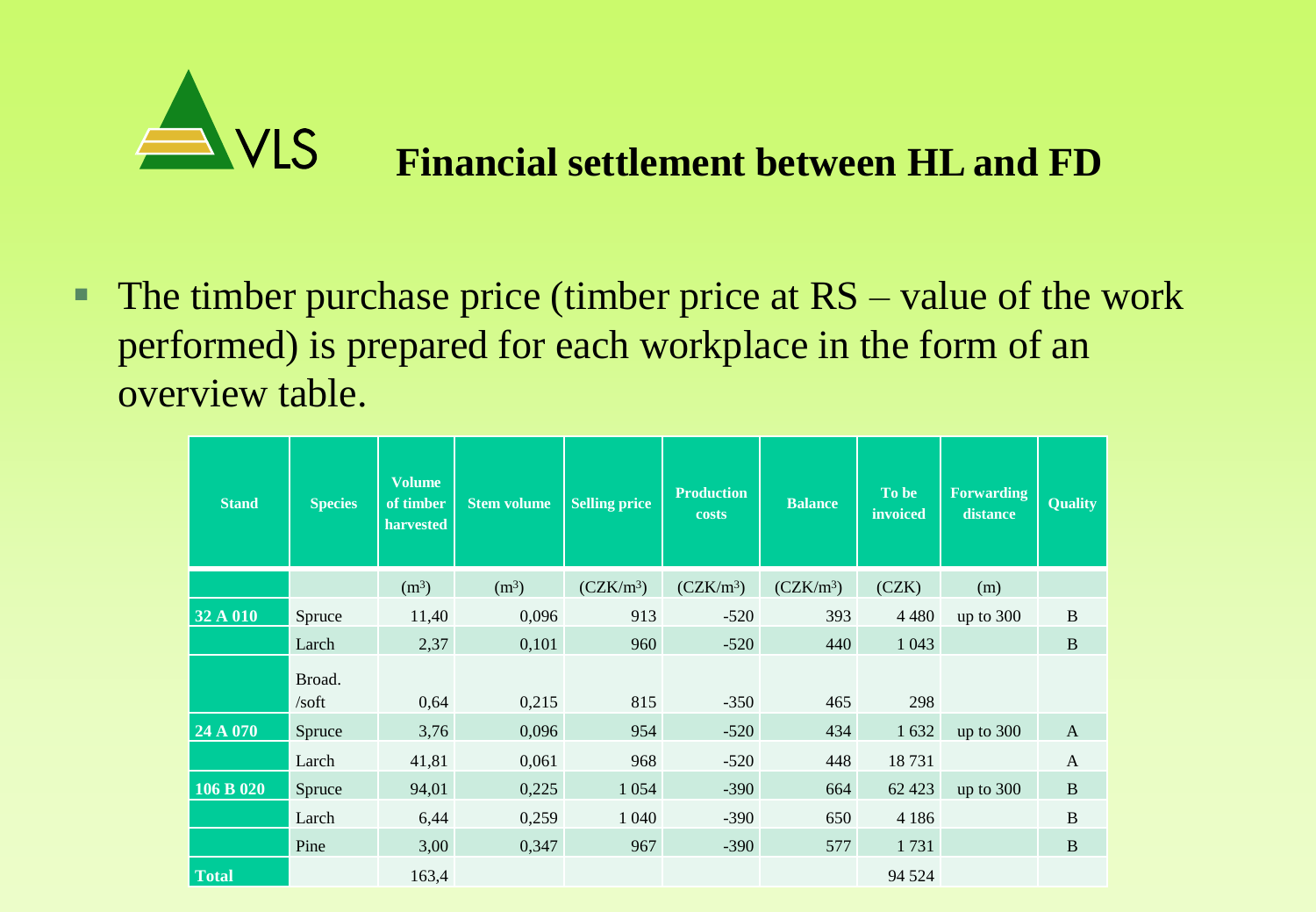

- A total of  $154,600 \text{ m}^3$  of timber were harvested,
- **nean stem volume was 0.11 m<sup>3</sup>/harvested tree,**
- the average forwarding distance was 389 m.

|                   | <b>Timber volume</b> |       | <b>Number of trees</b> |       |
|-------------------|----------------------|-------|------------------------|-------|
| <b>Species</b>    | $(m^3)$              | (% )  | (thousands)            | (% )  |
| <b>Spruce</b>     | 134 364              | 86,9  | 1 260                  | 88,7  |
| <b>Pine</b>       | 5 5 7 2              | 3,6   | 48                     | 3,4   |
| Larch             | 8 3 4 6              | 5,4   | 63                     | 4,4   |
| <b>Broad/hard</b> | 3 3 7 2              | 2,2   | 22                     | 1.5   |
| <b>Broad/soft</b> | 2913                 | 1,9   | 28                     | 2,0   |
| <b>Total</b>      | 154 568              | 100,0 | 1 421                  | 100,0 |

| <b>Forwarding</b><br>distance | <b>Volume of timber</b><br>harvested |       |  |  |  |
|-------------------------------|--------------------------------------|-------|--|--|--|
| (m)                           | (m <sup>3</sup> )                    | (% )  |  |  |  |
| up to 300                     | 64 3 63                              | 41,6  |  |  |  |
| $301 - 600$                   | 62 904                               | 40,8  |  |  |  |
| $601 - 900$                   | 21 861                               | 14,1  |  |  |  |
| $901 - 1200$                  | 5 3 7 0                              | 3,5   |  |  |  |
| $over 1201$                   | 70                                   | 0,0   |  |  |  |
| <b>Total</b>                  | 154 568                              | 100.0 |  |  |  |

|                     | <b>Timber volume</b> |       | <b>Number of trees</b> |       |  |
|---------------------|----------------------|-------|------------------------|-------|--|
| Stem volume $(m^3)$ | (m <sup>3</sup> )    | (% )  | (pc)                   | (% )  |  |
| $-0,07$             | 18 163               | 11,8  | 292 840                | 20,6  |  |
| $0,071-0,090$       | 34 275               | 22,2  | 418 522                | 29,5  |  |
| $0,091-0,140$       | 55 126               | 35,7  | 472410                 | 33,2  |  |
| $0,141-0,190$       | 25 7 7 4             | 16,7  | 153 085                | 10,8  |  |
| $0,191-0,240$       | 11910                | 7,6   | 54 497                 | 3,8   |  |
| $0,241+$            | 9 3 2 0              | 6,0   | 29 638                 | 2,1   |  |
| <b>Total</b>        | 154 568              | 100.0 | 420 992                | 100,0 |  |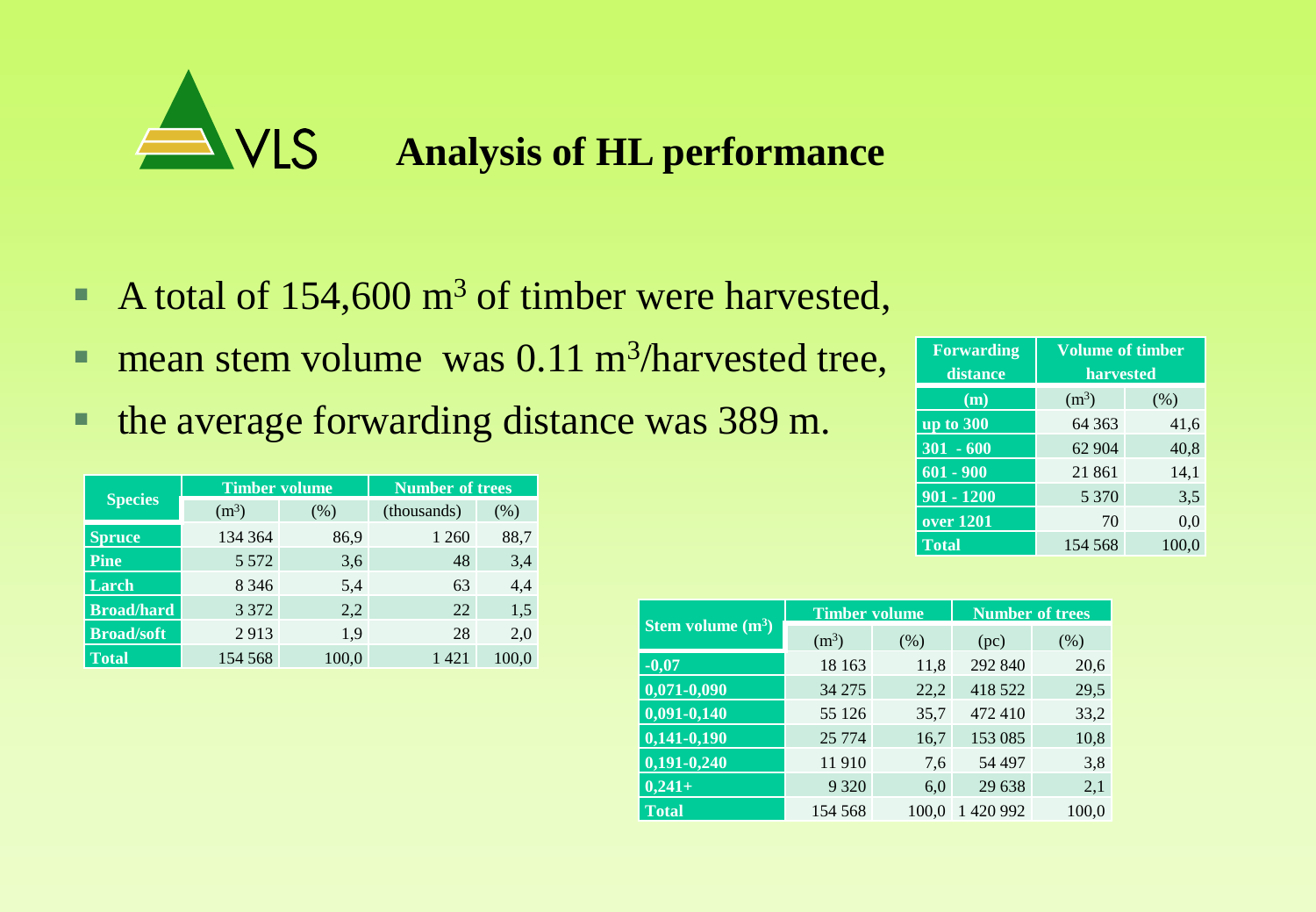

#### **Analysis of HL activities**

- **HL** costs and yields can be divided into two separate groups:
	- operational activities (timber production at RS) and
	- business activities (purchase and sale of timber).
- Operational activities encompasses all costs related to vehicle operation, preparation and cleaning of the workplace, technical support of production and relevant overheads. These costs are then compared with the actually invoiced amounts for these works.
- Business activities costs encompass timber purchase at RS, sales overheads and a relevant share of overheads. These costs are then compared with the actually achieved sales of timber.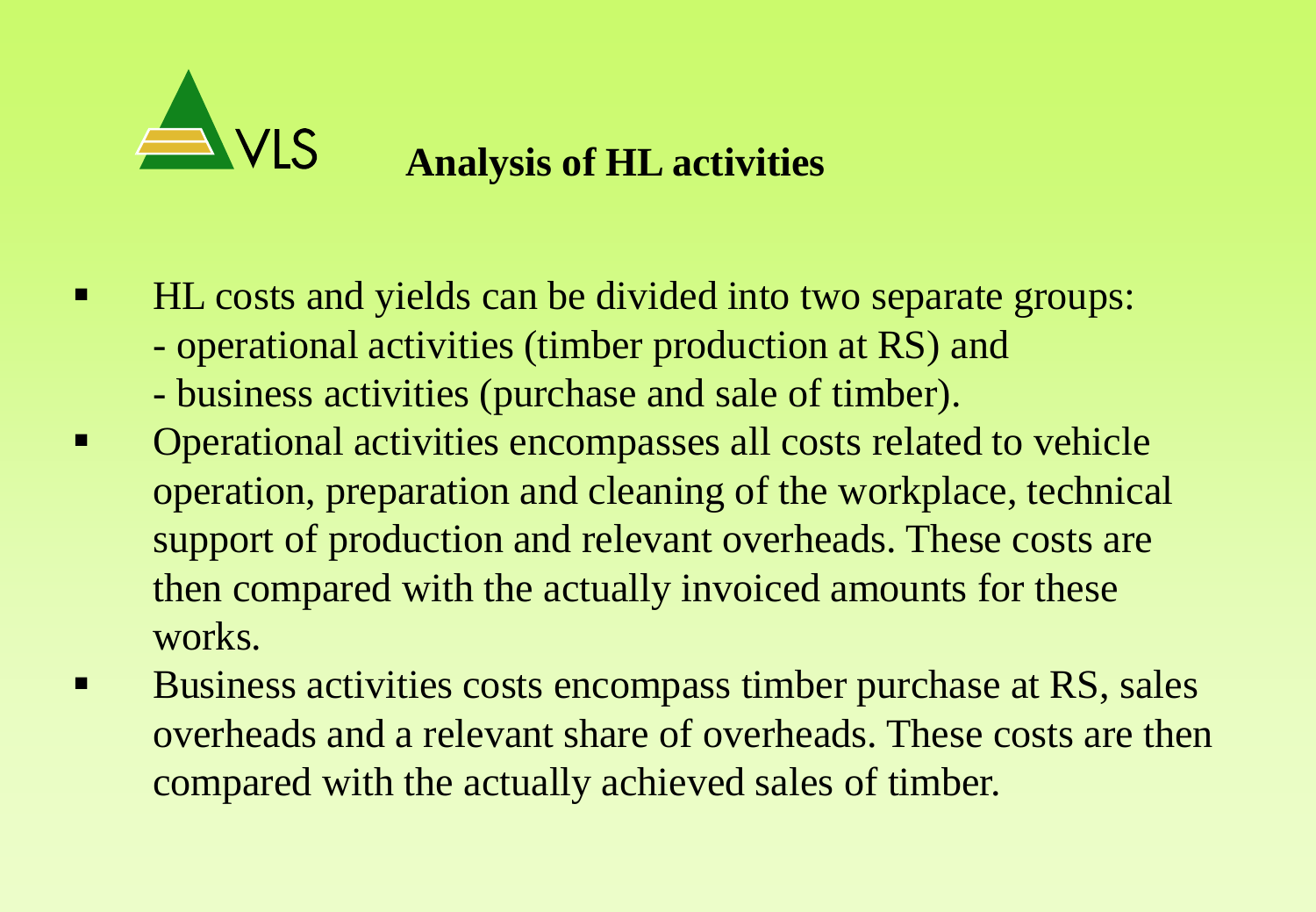

- **EXECUTE:** Workplace adjustment costs encompass the following costs:
	- treatment of damaged trees and buttresses,
	- removal of drawn tracks,
	- other odd jobs related to making the stand accessible.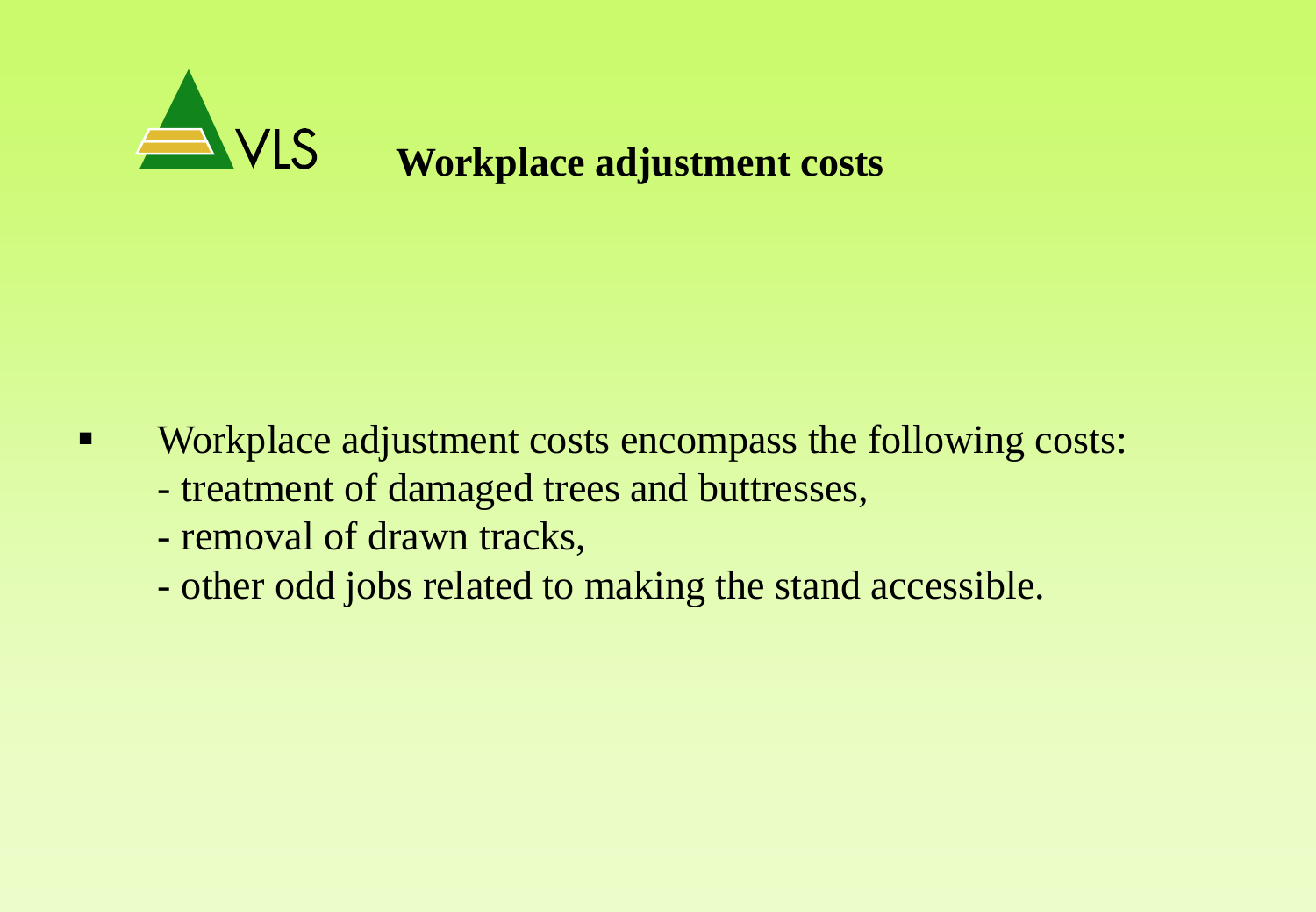

- **Throughout the monitored period all harvesting was done by a** single vehicle.
- The total average timber harvesting costs were  $229 \text{ CZK/m}^3$ .

|                                 | <b>Costs</b>  |         |           |              |  |  |  |
|---------------------------------|---------------|---------|-----------|--------------|--|--|--|
| <b>Harvester John Deere 770</b> | Total         | Monthly | Annual    | <b>Share</b> |  |  |  |
|                                 |               | (CZK)   |           | (% )         |  |  |  |
| <b>Tyres</b>                    | 261 012       | 2 3 7 3 | 28 4 74   | 0,7          |  |  |  |
| <b>Fuel</b>                     | 7707716       | 70 070  | 840 842   | 21,8         |  |  |  |
| <b>Repairs and operation</b>    | 6 3 1 9 4 9 1 | 57450   | 689 399   | 17,8         |  |  |  |
| <b>Depreciation</b>             | 7 106 899     | 64 608  | 775 298   | 20,1         |  |  |  |
| <b>Staff</b>                    | 14 010 839    | 127 371 | 1 528 455 | 39,6         |  |  |  |
| <b>Total</b>                    | 35 405 957    | 321 872 | 3 862 468 | 100,0        |  |  |  |
| Felling volume $(m^3)$          | 154 571       | 1405    | 16862     | X            |  |  |  |
| <b>Operating time (h)</b>       | 29 75 6       | 271     | 3 2 4 6   | X            |  |  |  |
| Downtime (h)                    | 3680          | 33      | 401       | X            |  |  |  |
| <b>Vehicle utilization (%)</b>  | 89            | X       | X         | X            |  |  |  |
| Average costs $(CZK/m3)$        | 229           | X       | X         | X            |  |  |  |
| <b>Average costs (CZK/h)</b>    | 1 1 9 0       | X       | X         | X            |  |  |  |
| <b>Average performance</b>      |               |         |           |              |  |  |  |
| $(m^3/h)$                       | 5,2           | X       | X         | X            |  |  |  |
| Mean stem volume $(m^3)$        | 0,11          | X       | X         | X            |  |  |  |

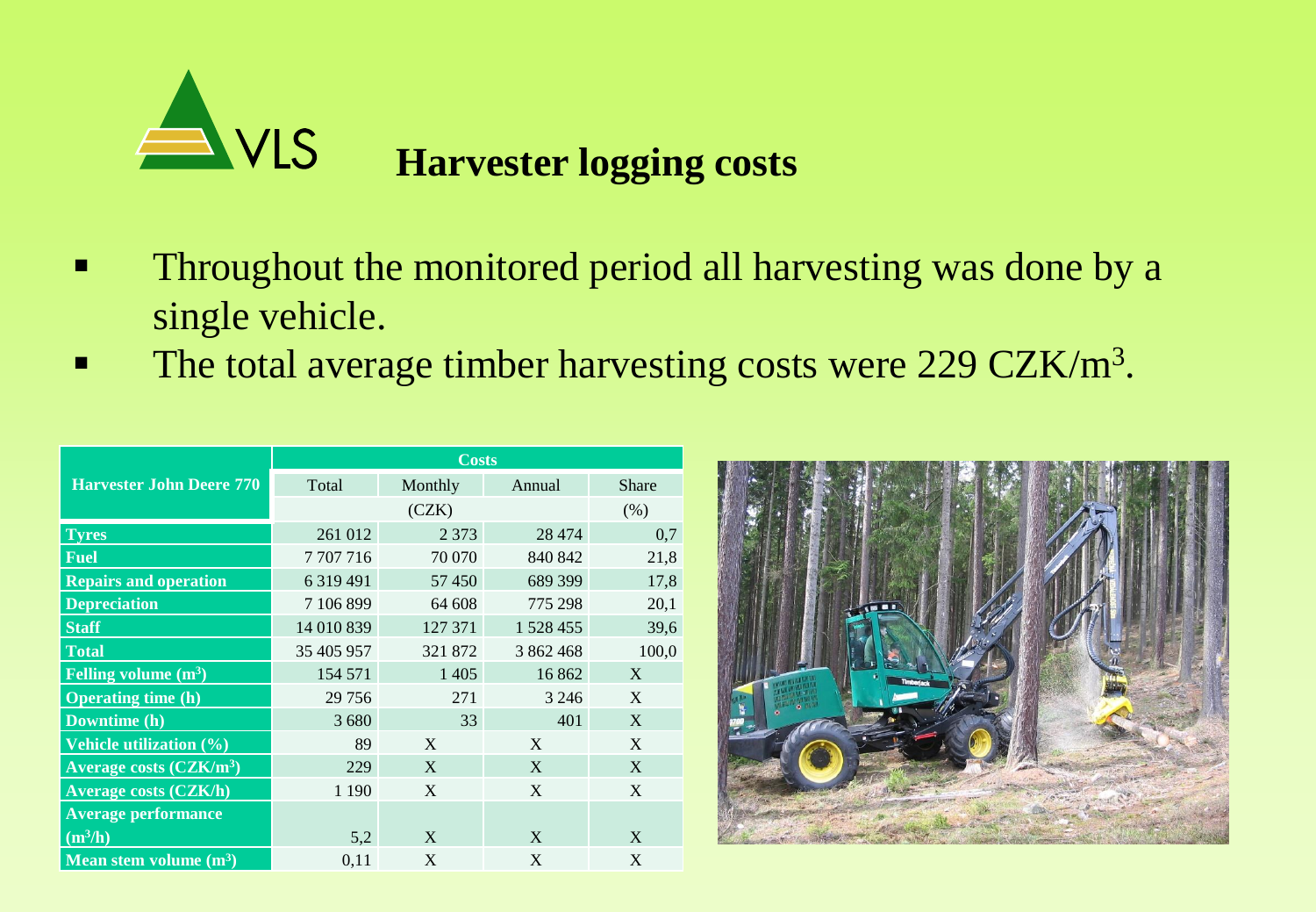

#### **Timber forwarding costs**

- **Timber was forwarded by several forwarders.**
- Most forwarding was done by Novotný LVS 5 forwarder 74.3 %.
- The average costs were  $147 \text{ CZK/m}^3$ .

|                                          | <b>Costs</b> |          |               |              |  |  |
|------------------------------------------|--------------|----------|---------------|--------------|--|--|
| Novotný LVS5 forwarder                   | Total        | Monthly  | Annual        | <b>Share</b> |  |  |
|                                          |              | (CZK)    |               | $(\% )$      |  |  |
| <b>Tyres</b>                             | 127 721      | 1 3 0 3  | 15 639        | 0,7          |  |  |
| <b>Fuel</b>                              | 2 438 849    | 24 8 8 6 | 298 635       | 14,5         |  |  |
| <b>Repairs and operation</b>             | 1 204 306    | 12 2 8 9 | 147466        | 7,2%         |  |  |
| <b>Depreciation</b>                      | 1 697 198    | 17318    | 207 820       | 10,1         |  |  |
| <b>Staff</b>                             | 11 336 464   | 115 678  | 1 3 8 1 1 3 8 | 67,5         |  |  |
| <b>Total</b>                             | 16 804 538   | 171475   | 2057699       | 100,0        |  |  |
| <b>Volume of timber</b>                  |              |          |               |              |  |  |
| forwarded $(m^3)$                        | 114 817      | 1 1 7 2  | 14 0 59       | X            |  |  |
| <b>Operating time (h)</b>                | 23 380       | 239      | 2863          | X            |  |  |
| Downtime (h)                             | 5 9 0 4      | 60       | 723           | X            |  |  |
| <b>Vehicle utilization (%)</b>           | 80           | X        | X             | X            |  |  |
| <b>Average costs (CZK/m<sup>3</sup>)</b> | 146          | X        | X             | X            |  |  |
| <b>Average costs (CZK/h)</b>             | 719          | X        | X             | X            |  |  |
| Performance $(m^3/h)$                    | 4,9          | X        | X             | X            |  |  |
| <b>Forwarding distance (m)</b>           | 389          | X        | X             | X            |  |  |

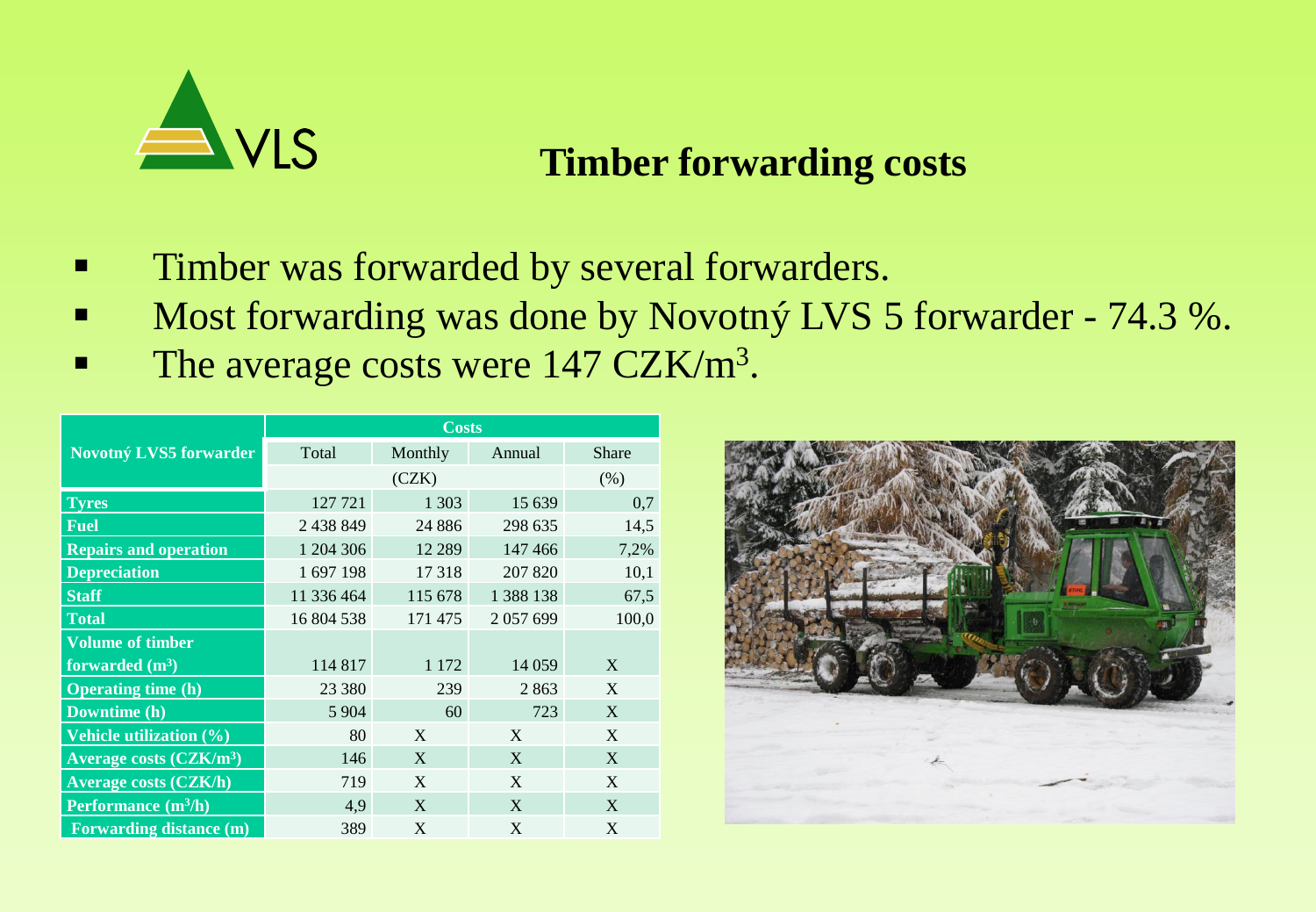

#### **Technological vehicle**

- It is an off-road vehicle with covered body on which is a tank for oil transport.
- The vehicle safeguards transport of diesel for both vehicles.
- The vehicle must be permanently present at the workplace for safety reasons.

|                              | <b>Costs</b>  |         |         |              |  |  |
|------------------------------|---------------|---------|---------|--------------|--|--|
| <b>Technological vehicle</b> | Total         | Monthly | Annual  | <b>Share</b> |  |  |
|                              |               | (CZK)   |         | (% )         |  |  |
| <b>Tyres</b>                 | 77 725        | 5,5%    |         |              |  |  |
| <b>Fuel</b>                  | 507 288       | 4 6 1 2 | 55 341  | 35,8%        |  |  |
| <b>Repairs and operation</b> | 403 709       | 3670    | 44 041  | 28,5%        |  |  |
| <b>Depreciation</b>          | 427 084       | 3883    | 46 591  | 30,2%        |  |  |
| <b>Total</b>                 | 1 4 1 5 8 0 6 | 12871   | 154 452 | 100,0%       |  |  |
| <b>Mileage</b>               | 183 514       | 1668    | 20 020  | X            |  |  |
| <b>Average costs</b>         |               |         |         |              |  |  |
| (CZK/km)                     | 7,71          | X       | X       | X            |  |  |
| Fuel (CZK/km)                | 2,76          | X       | X       | X            |  |  |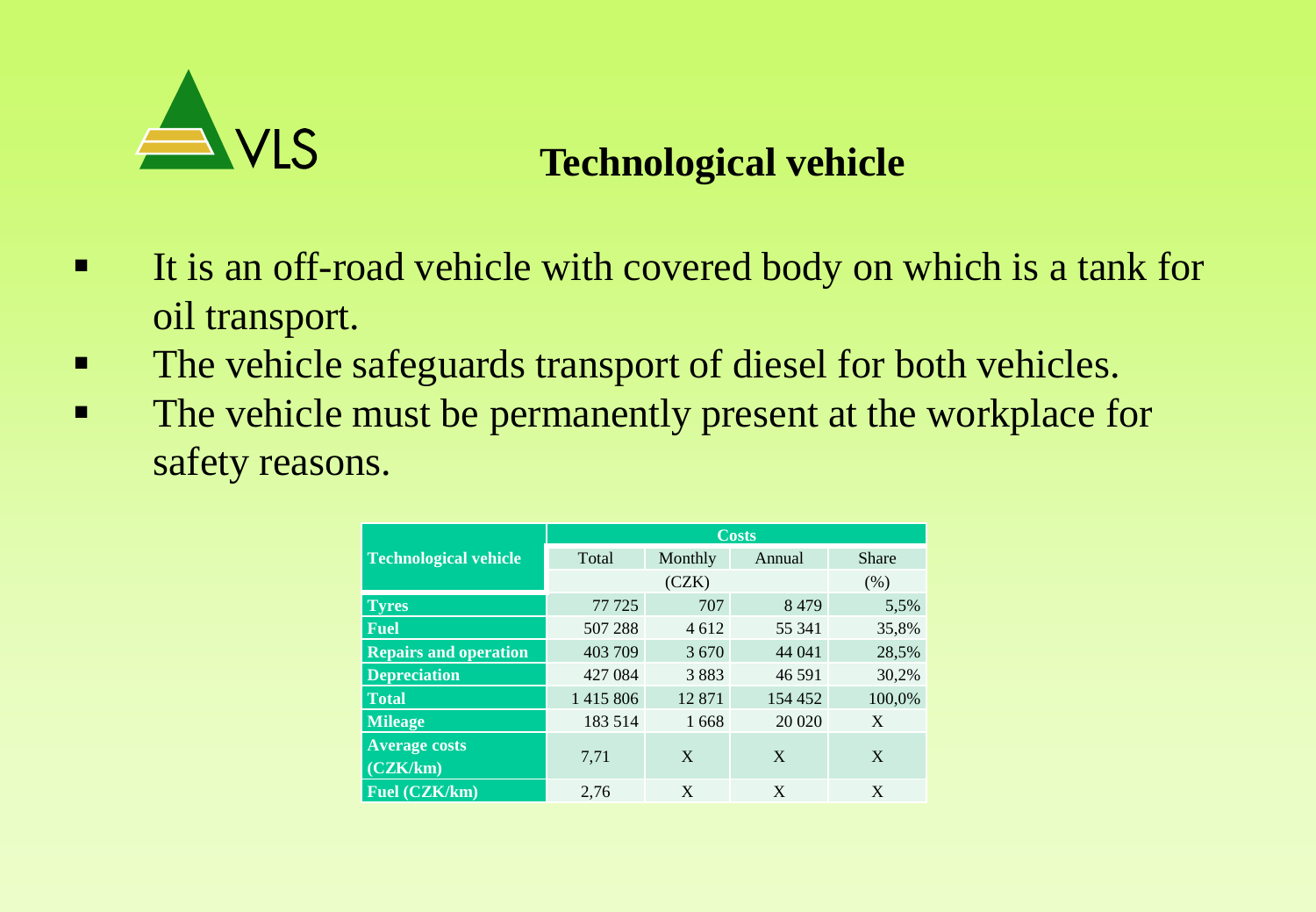

#### **Technological production overheads**

**EXECUTE:** Technological production overheads are costs which are directly related to the production process.

|                                       | <b>Costs</b> |         |          |              |  |  |
|---------------------------------------|--------------|---------|----------|--------------|--|--|
| <b>Technological overheads</b>        | Total        | Monthly | Annually | <b>Share</b> |  |  |
|                                       |              | (CZK)   |          | (% )         |  |  |
| <b>Small assets</b>                   | 196 525      | 1787    | 21 4 39  | 18,5         |  |  |
| <b>Working clothes</b>                | 108 263      | 984     | 11811    | 10,2         |  |  |
| <b>Cleaning of clothes</b>            | 95 626       | 869     | 10432    | 9,0          |  |  |
| <b>Medical services</b>               | 27 189       | 247     | 2966     | 2,6          |  |  |
| <b>Road tax</b>                       | 60457        | 550     | 6 5 9 5  | 5,7          |  |  |
| <b>Workers' accident insurance</b>    | 191 383      | 1 740   | 20 878   | 18,1         |  |  |
| <b>Contribution to pension scheme</b> | 380 800      | 3462    | 41 542   | 35,9         |  |  |
| <b>Total</b>                          | 1 060 243    | 9639    | 115 663  | 100,0        |  |  |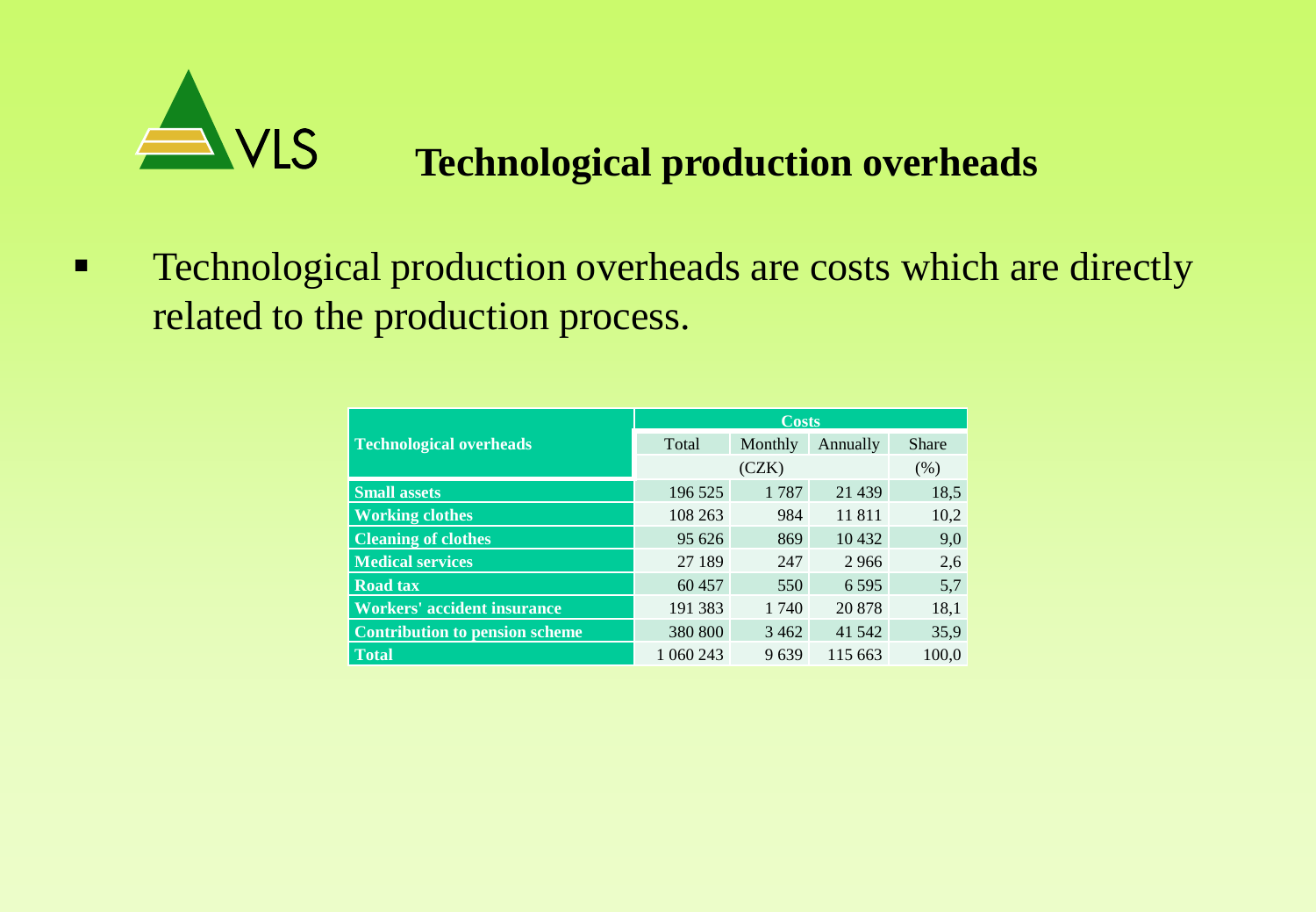

#### **Joint production overheads**

- **Joint production overheads encompass overheads related to HL** work organization.
- A major part (94.5 %) is associated with the HL manager (office, personnel costs, service car, uniform, liability insurance, etc.).
- I Joint production overheads is divided into a part related to operation activities and a part related to business activities in a 1:2 ratio.

| <b>Joint production</b>      | <b>Costs</b> |         |             |       |  |  |
|------------------------------|--------------|---------|-------------|-------|--|--|
| overheads                    | Total        | Monthly | Annually    | Share |  |  |
|                              |              | (CZK)   |             | (% )  |  |  |
| <b>Office operation</b>      | 880 000      | 8 0 0 0 | 96 000      | 8,9   |  |  |
| <b>Material and services</b> | 274 694      | 2497    | 29 9 67     | 2,8   |  |  |
| <b>Telephones</b>            | 50 381       | 458     | 5496        | 0,5   |  |  |
| <b>Taxes and fees</b>        | 7 1 6 3      | 65      | 781         | 0,1   |  |  |
| <b>Liability insurance</b>   | 34 44 1      | 313     | 3757        | 0,3   |  |  |
| <b>Training</b>              | 192415       | 1749    | 20 9 91     | 1,9   |  |  |
| <b>Waste disposal</b>        | 10 684       | 97      | 1 1 6 6     | 0,1   |  |  |
| <b>Work uniform</b>          | 36 000       | 327     | 3927        | 0,4   |  |  |
| <b>Employee</b>              | 7 201 362    | 65 4 67 | 785 603     | 72,8  |  |  |
| <b>Service car</b>           | 1 199 208    | 10 902  | 130 823     | 12,1  |  |  |
| <b>Total</b>                 | 9886348      | 89 876  | 1 0 78 5 11 | 100.0 |  |  |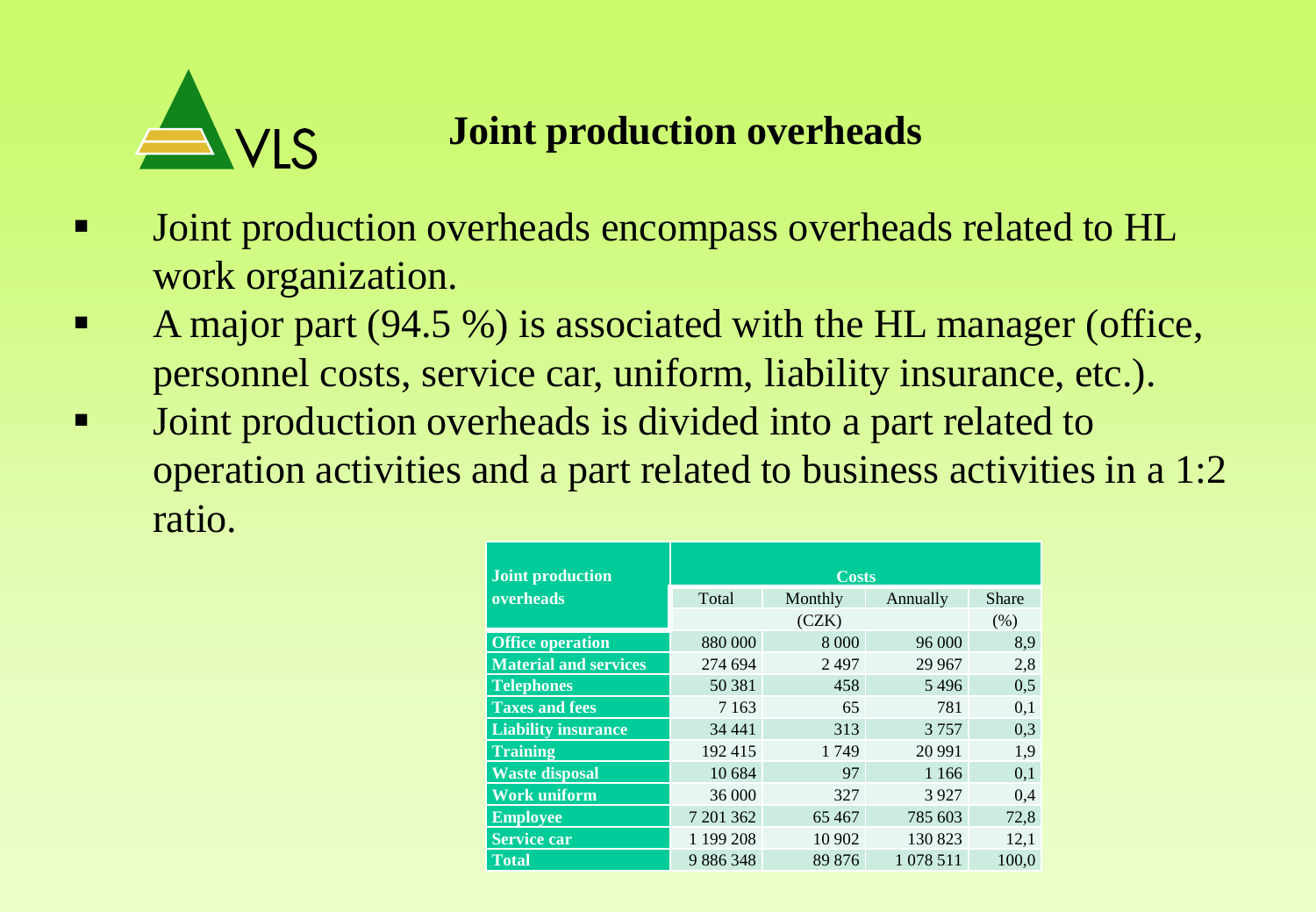

# **Results of operational activities in thousands CZK**

| <b>Activity</b>                                                 | Year    |         |         |         |              |                |                |                |                |                |         |
|-----------------------------------------------------------------|---------|---------|---------|---------|--------------|----------------|----------------|----------------|----------------|----------------|---------|
|                                                                 | 2016    | 2015    | 2014    | 2013    | 2012         | 2011           | 2010           | 2009           | 2008           | 2007           | Total   |
| <b>Workplace</b><br>adjustments                                 | 183     | 201     | 226     | 40      | 62           | 131            | 96             | 139            | 307            | $\mathbf{0}$   | 1 3 8 6 |
| <b>Harvester</b>                                                | 3 5 5 2 | 3 3 8 8 | 3 2 6 1 | 3796    | 4 5 4 2      | 4 3 5 7        | 4 3 5 6        | 4 0 3 2        | 3 6 21         | 503            | 35 40 6 |
| <b>Forwarder</b><br>contracted                                  | 143     | 314     | 256     | 68      | 253          | 267            | 831            | 1 1 0 8        | 780            | 122            | 4 1 4 2 |
| <b>Forwarder own</b>                                            | 2026    | 1911    | 2 101   | 2 2 9 8 | 2450         | 2 2 9 2        | 2 3 2 8        | 1773           | 1554           | $\overline{0}$ | 18732   |
| <b>Tech.</b> vehicle                                            | 197     | 170     | 87      | 99      | 142          | 111            | 118            | 140            | 269            | 83             | 1416    |
| <b>Technological</b><br>overheads                               | 148     | 105     | 129     | 112     | 106          | 95             | 96             | 128            | 40             | 101            | 1 0 6 0 |
| Joint production<br>overheads                                   | 394     | 400     | 401     | 409     | 373          | 316            | 359            | 243            | 315            | 84             | 3 2 9 5 |
| <b>Total costs</b>                                              | 6 6 4 3 | 6489    | 6460    | 6822    | 7929         | 7570           | 8 1 8 4        | 7 5 6 1        | 6886           | 893            | 65 437  |
| <b>RS</b> production                                            | 7498    | 8 3 7 9 | 8 8 7 0 | 8 1 4 1 | 8819         | 8 4 2 0        | 9693           | 8 6 0 5        | 8 3 1 4        | 282            | 77 021  |
| <b>Brushwood</b>                                                | 10      | 26      | 44      | 26      | $\mathbf{0}$ | $\overline{7}$ | $\overline{0}$ | $\overline{0}$ | $\overline{0}$ | $\mathbf{0}$   | 113     |
| <b>Services</b>                                                 | 19      | 150     | 168     | 159     | 16           | 66             | $\overline{0}$ | 37             | 2              | $\overline{0}$ | 616     |
| <b>Total revenues</b>                                           | 7527    | 8 5 5 5 | 9083    | 8 3 2 6 | 8 8 3 5      | 8 4 9 2        | 9693           | 8 6 4 2        | 8 3 1 5        | 282            | 77751   |
| <b>Operational result</b>                                       | 884     | 2067    | 2 6 2 2 | 1504    | 906          | 922            | 1509           | 1 0 8 1        | 1 4 2 9        | $-611$         | 12314   |
| <b>Volume of timber</b><br>harvested<br>(thous.m <sup>3</sup> ) | 16 073  | 18 010  | 17990   | 16298   | 17525        | 17 27 1        | 18883          | 16 142         | 15 804         | 575            | 154 571 |
| Profit $(CZK/m^3)$                                              | 55      | 115     | 146     | 92      | 52           | 53             | 80             | 67             | 90             | $\mathbf X$    | 80      |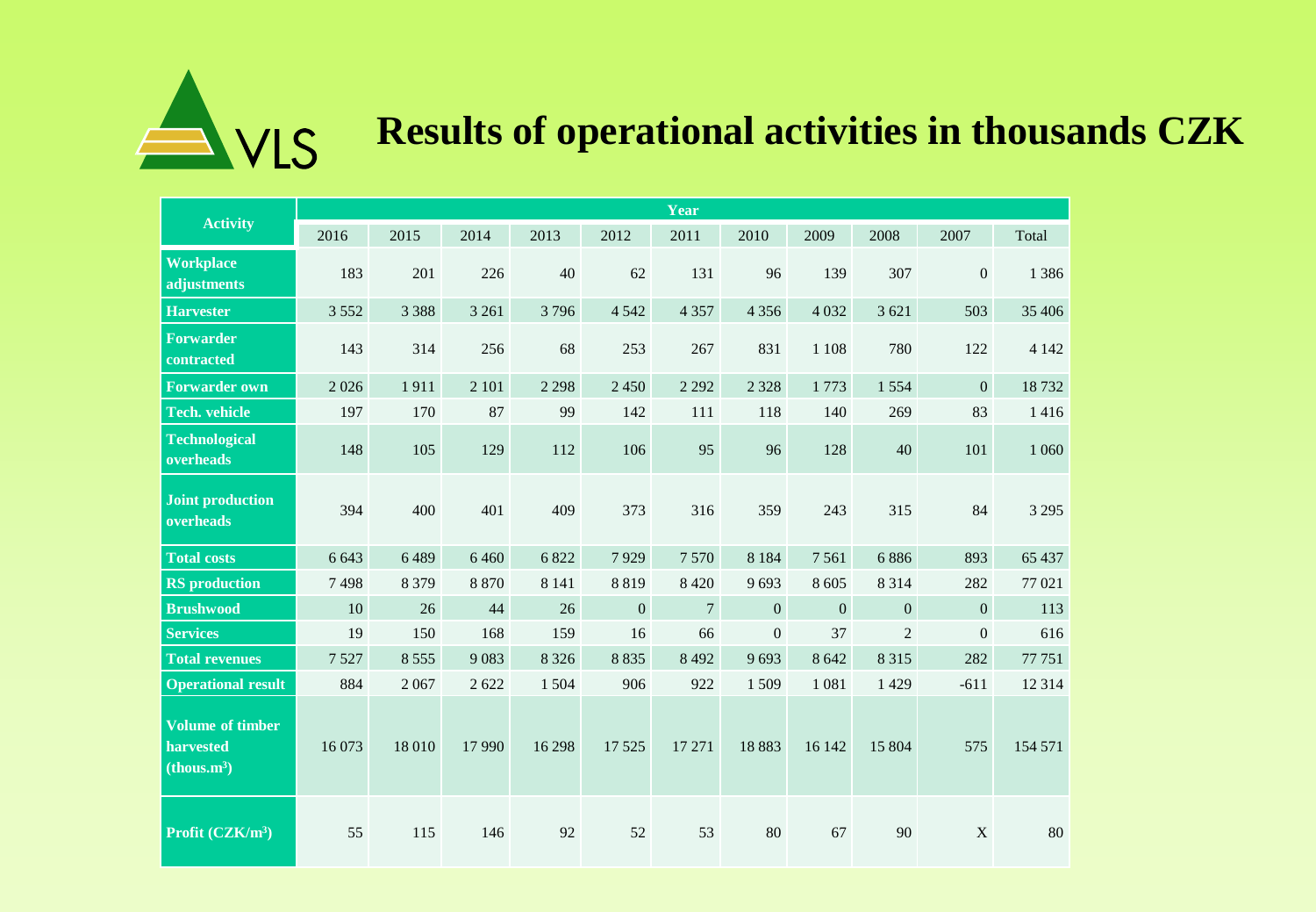

# **Results of business activities in thousands CZK**

| <b>Business activity</b>                     | 2016     | 2015    | 2014    | 2013    | 2012    | 2011    | 2010    | 2009     | 2008   | 2007   | <b>Total</b> |
|----------------------------------------------|----------|---------|---------|---------|---------|---------|---------|----------|--------|--------|--------------|
| <b>Timber purchase</b>                       | 14 3 6 6 | 20 20 8 | 19 530  | 15 708  | 16 592  | 18 5 48 | 16 5 64 | 11583    | 12431  | 539    | 146 068      |
| <b>Sales overheads</b>                       | 169      | 557     | 471     | 447     | 652     | 999     | 1 0 1 6 | 518      | 686    | 8      | 5 5 2 2      |
| <b>Joint overheads</b>                       | 788      | 800     | 802     | 819     | 746     | 633     | 718     | 486      | 630    | 169    | 6 5 9 2      |
| <b>Total costs</b>                           | 15 322   | 21 5 65 | 20 803  | 16974   | 17991   | 20 180  | 18 29 8 | 12 5 8 6 | 13747  | 717    | 158 182      |
|                                              |          |         |         |         |         |         |         |          |        |        |              |
| <b>Timber revenues</b>                       | 16539    | 23 7 82 | 22 139  | 19 3 84 | 20 025  | 20 964  | 20 19 1 | 13 147   | 12 860 | 554    | 169 587      |
| <b>Business result</b>                       | 1 2 2 0  | 2 2 1 7 | 1 3 3 6 | 2411    | 2 0 3 4 | 785     | 1894    | 560      | $-887$ | $-156$ | 11 4 15      |
|                                              |          |         |         |         |         |         |         |          |        |        |              |
| <b>Volume of timber</b><br>harvested $(m^3)$ | 16 073   | 18 010  | 17990   | 16 298  | 17525   | 17 27 1 | 18883   | 16 142   | 15 804 | 575    | 154 571      |
| Profit (CZK/m <sup>3</sup> )                 | 76       | 123     | 74      | 148     | 116     | 45      | 100     | 35       | $-56$  | X      | 74           |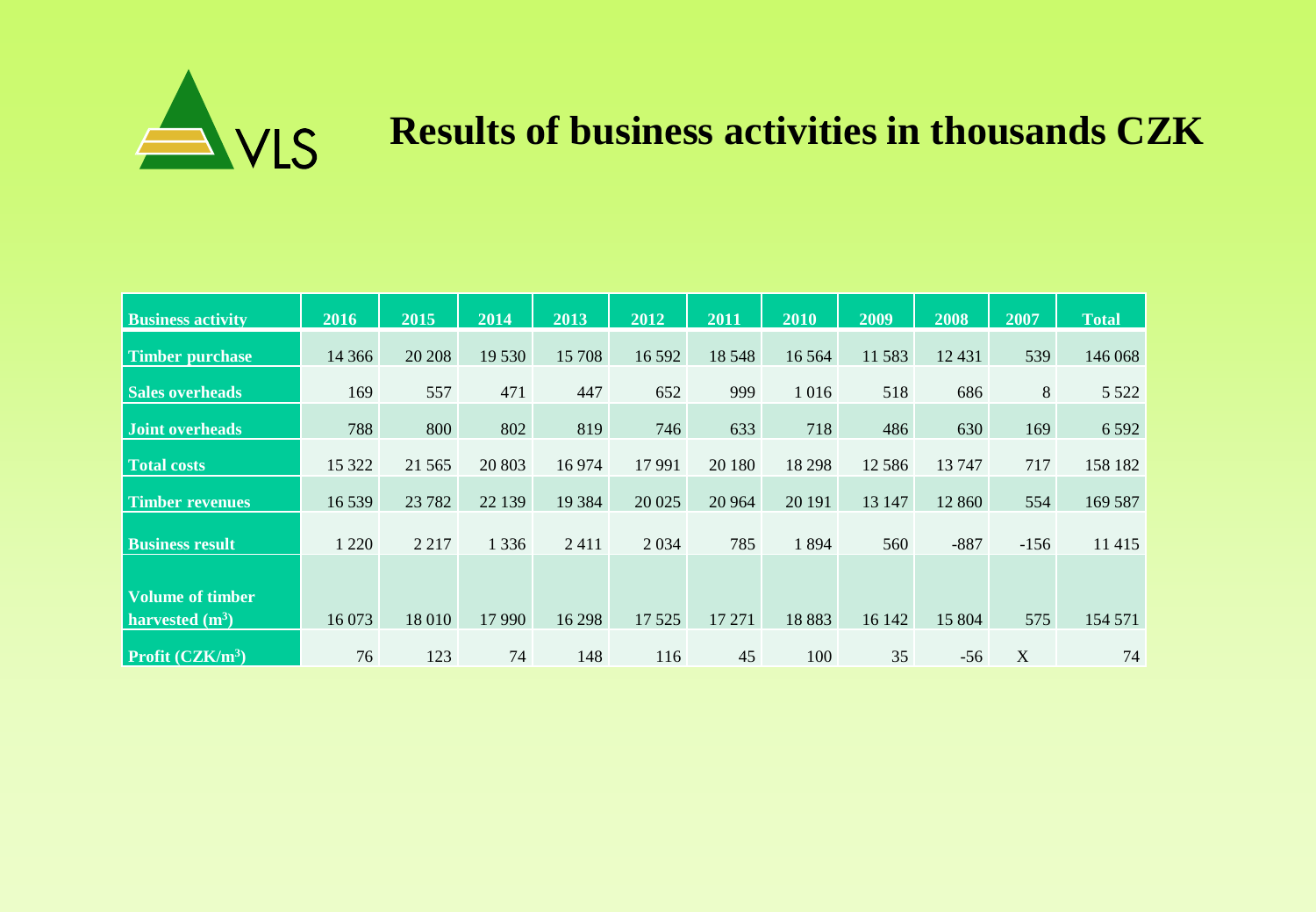

#### **Total costs in thousands CZK**

| <b>Costs</b>                 | <b>Workplace</b><br>adjustment | <b>Harvester</b> | <b>Forwarder</b> | <b>Technol.</b><br>vehicle | <b>Technol.</b><br>overheads | <b>Joint</b><br>operation<br>overheads | <b>Service</b><br>car | <b>Sales</b><br>overheads | <b>Total</b> | <b>Share</b> |  |  |
|------------------------------|--------------------------------|------------------|------------------|----------------------------|------------------------------|----------------------------------------|-----------------------|---------------------------|--------------|--------------|--|--|
|                              | (thousands CZK)                |                  |                  |                            |                              |                                        |                       |                           |              |              |  |  |
| <b>Tyres</b>                 | $\mathbf{0}$                   | 261              | 157              | 78                         | $\overline{0}$               | $\overline{0}$                         | 50                    | $\overline{0}$            | 546          | 0,70         |  |  |
| Fuel                         | $\mathbf{0}$                   | 7708             | 2636             | 507                        | $\mathbf{0}$                 | $\overline{0}$                         | 546                   | $\overline{0}$            | 11 397       | 14,70        |  |  |
|                              |                                |                  |                  |                            |                              |                                        |                       |                           |              |              |  |  |
| <b>Repairs and operation</b> | $\mathbf{0}$                   | 6319             | 1 2 4 4          | 404                        | $\mathbf{0}$                 | $\overline{0}$                         | 271                   | $\overline{0}$            | 8 2 3 8      | 10,62        |  |  |
| <b>Miscellaneous</b>         | 1 3 8 6                        | $\overline{0}$   | 4 1 4 2          | $\mathbf{0}$               | $\mathbf{0}$                 | 1 2 2 3                                | $\mathbf{0}$          | 5 5 2 2                   | 12 273       | 15,83        |  |  |
| <b>Depreciation</b>          | $\mathbf{0}$                   | 7 1 0 7          | 2415             | 427                        | 197                          | $\overline{0}$                         | 332                   | $\overline{0}$            | 10478        | 13,51        |  |  |
| <b>Staff</b>                 | $\mathbf{0}$                   | 14 011           | 12 279           | $\mathbf{0}$               | 864                          | 7464                                   | $\mathbf{0}$          | $\overline{0}$            | 34 618       | 44,64        |  |  |
| <b>Total</b>                 | 1 3 8 6                        | 35 40 6          | 22 873           | 1416                       | 1 0 6 0                      | 8687                                   | 1 1 9 9               | 5 5 2 2                   | 77 549       | 100,00       |  |  |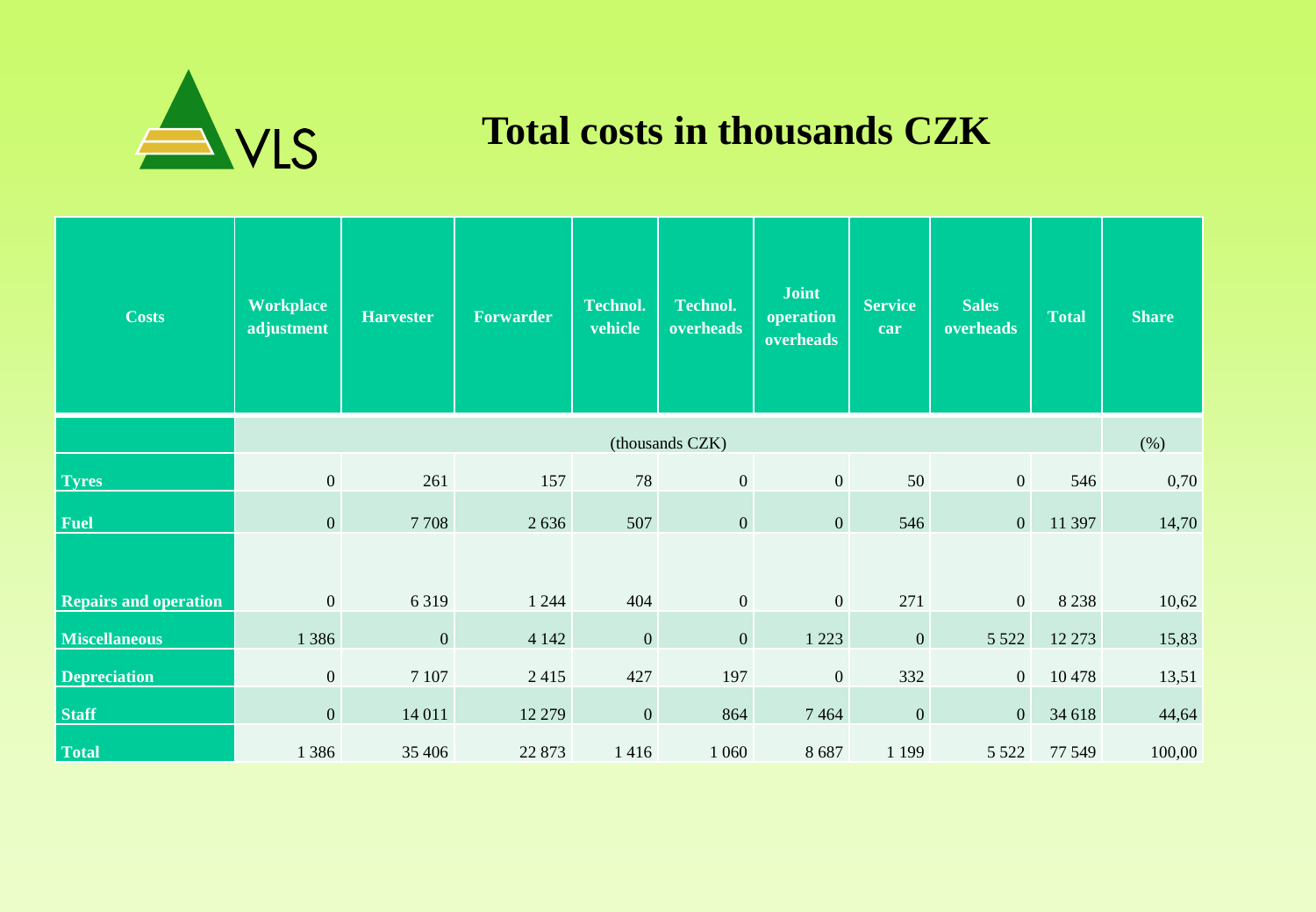

The disadvantages of operating one's own HL:

- considerable initial investment of approx. CZK 10 mil to purchase the machinery; if an owner purchased the vehicles on credit, interest rates would need to be included in the calculation,
- increased costs incurred in the HL launch, operator training, financial losses suffered in the first months of operation,
- increased administrative burden on senior staff, setting of in-house purchase prices, in-house settlement of HL-related costs and revenues etc.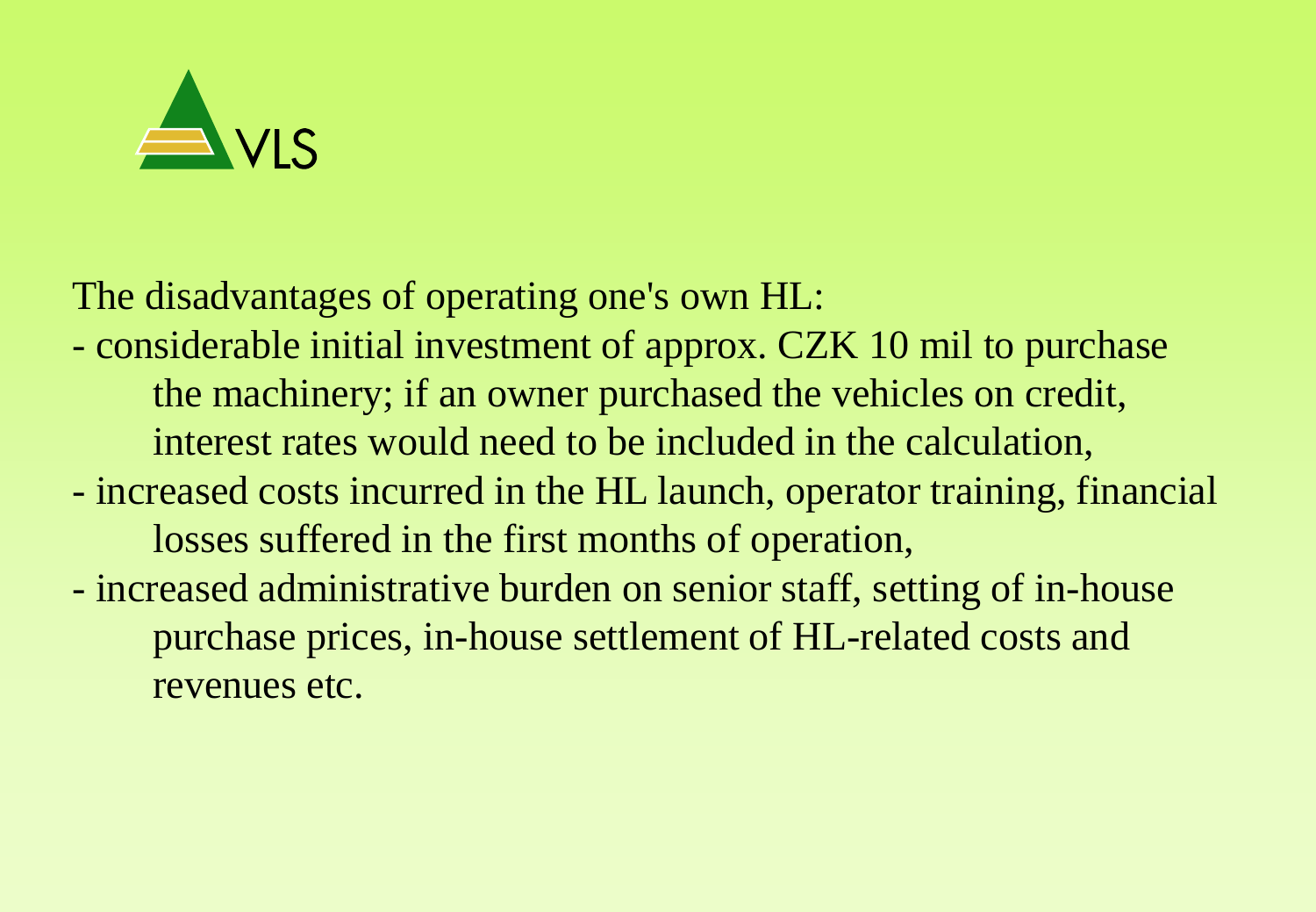

The advantages of operating one's own HL:

- HL operation can be subject to long-term planning and in the case of unexpected external events it can be used operatively to deal with pressing problems without the need for long negotiations with a third party,
- timber purchasing: employees of forest districts, who are themselves interested in achieving the best economic results, sell timber to HL, which means that the timber has a set value prior to harvesting itself,
- timber sale: HL employees are financially motivated to increase the value of purchased timber,